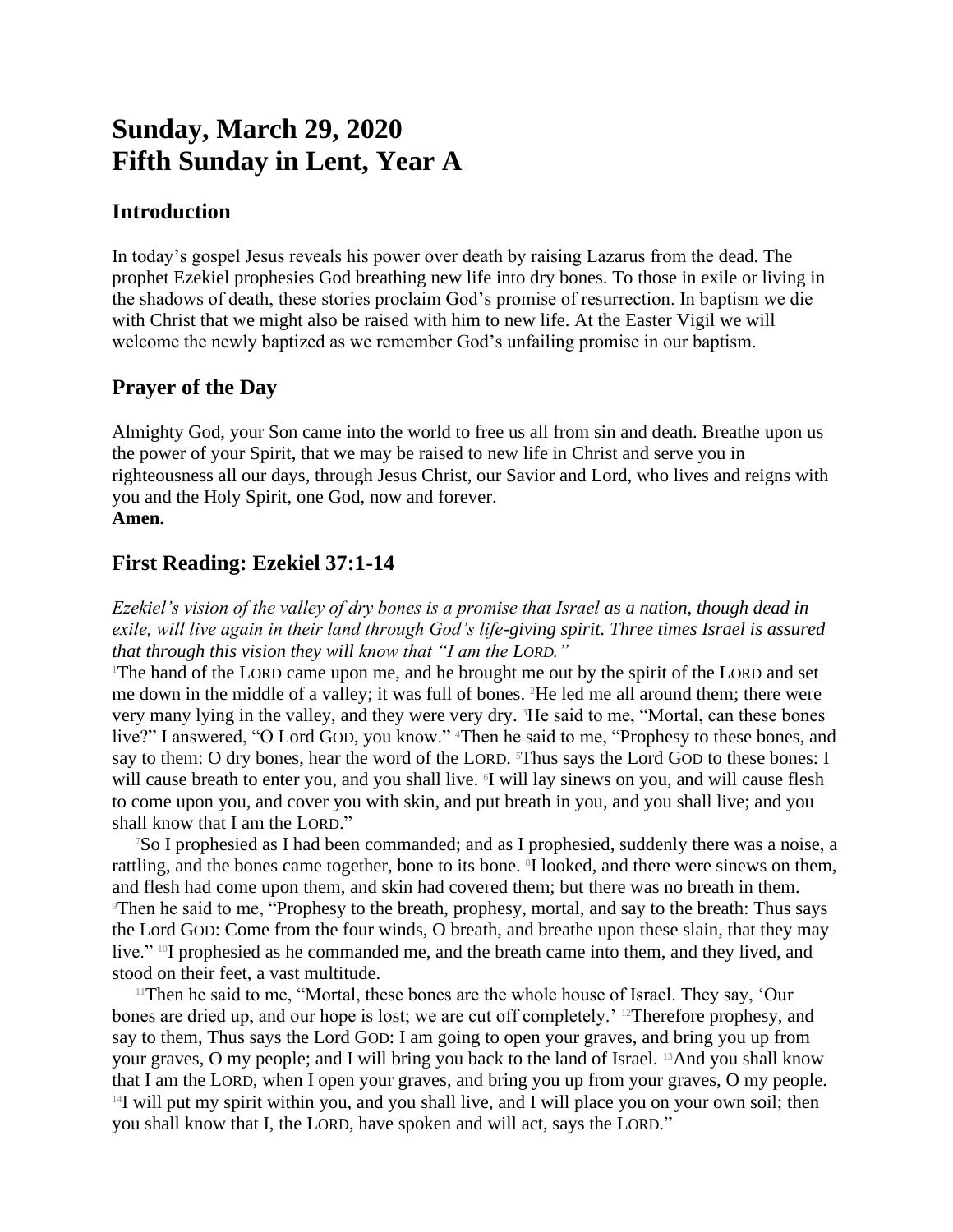### **Psalm: Psalm 130**

*I wait for you, O LORD; in your word is my hope. (Ps. 130:5)*  $1$ Out  $\vert$  of the depths I cry to | you, O LORD; <sup>2</sup>**O LORD, | hear my voice! Let your ears be attentive to the voice of my | supplication.** 3 If you were to keep watch | over sins, O LORD, | who could stand? <sup>4</sup>**Yet with you | is forgiveness, in order that you | may be feared. R** 5 I wait for you, O LORD; | my soul waits; in your word  $\vert$  is my hope. <sup>6</sup>**My soul waits for the Lord more than those who keep watch | for the morning, more than those who keep watch | for the morning.** <sup>7</sup>O Israel, wait for the LORD, for with the LORD there is | steadfast love; with the LORD there is plen- | teous redemption. <sup>8</sup>**For the LORD shall | redeem Israel from | all their sins. R**

#### **Second Reading: Romans 8:6-11**

*For Paul, Christian spirituality entails living in the reality of the Holy Spirit. The driving force behind our actions and values is not our sinful desire for self-satisfaction but the very Spirit by which God raised Jesus from the dead and will also raise us from the dead.*

<sup>6</sup>To set the mind on the flesh is death, but to set the mind on the Spirit is life and peace. 7For this reason the mind that is set on the flesh is hostile to God; it does not submit to God's law—indeed it cannot, <sup>8</sup> and those who are in the flesh cannot please God.

<sup>9</sup>But you are not in the flesh; you are in the Spirit, since the Spirit of God dwells in you. Anyone who does not have the Spirit of Christ does not belong to him. <sup>10</sup>But if Christ is in you, though the body is dead because of sin, the Spirit is life because of righteousness. 11If the Spirit of him who raised Jesus from the dead dwells in you, he who raised Christ from the dead will give life to your mortal bodies also through his Spirit that dwells in you.

### **Gospel: John 11:1-45**

#### *Jesus is moved to sorrow when his friend Lazarus falls ill and dies. Then, in a dramatic scene, he calls his friend out of the tomb and restores him to life.*

<sup>1</sup>Now a certain man was ill, Lazarus of Bethany, the village of Mary and her sister Martha. <sup>2</sup>Mary was the one who anointed the Lord with perfume and wiped his feet with her hair; her brother Lazarus was ill. <sup>3</sup>So the sisters sent a message to Jesus, "Lord, he whom you love is ill." <sup>4</sup>But when Jesus heard it, he said, "This illness does not lead to death; rather it is for God's glory, so that the Son of God may be glorified through it." 5Accordingly, though Jesus loved Martha and her sister and Lazarus, "after having heard that Lazarus was ill, he stayed two days longer in the place where he was.

Then after this he said to the disciples, "Let us go to Judea again." <sup>8</sup>The disciples said to him, "Rabbi, the Jews were just now trying to stone you, and are you going there again?" 9Jesus answered, "Are there not twelve hours of daylight? Those who walk during the day do not